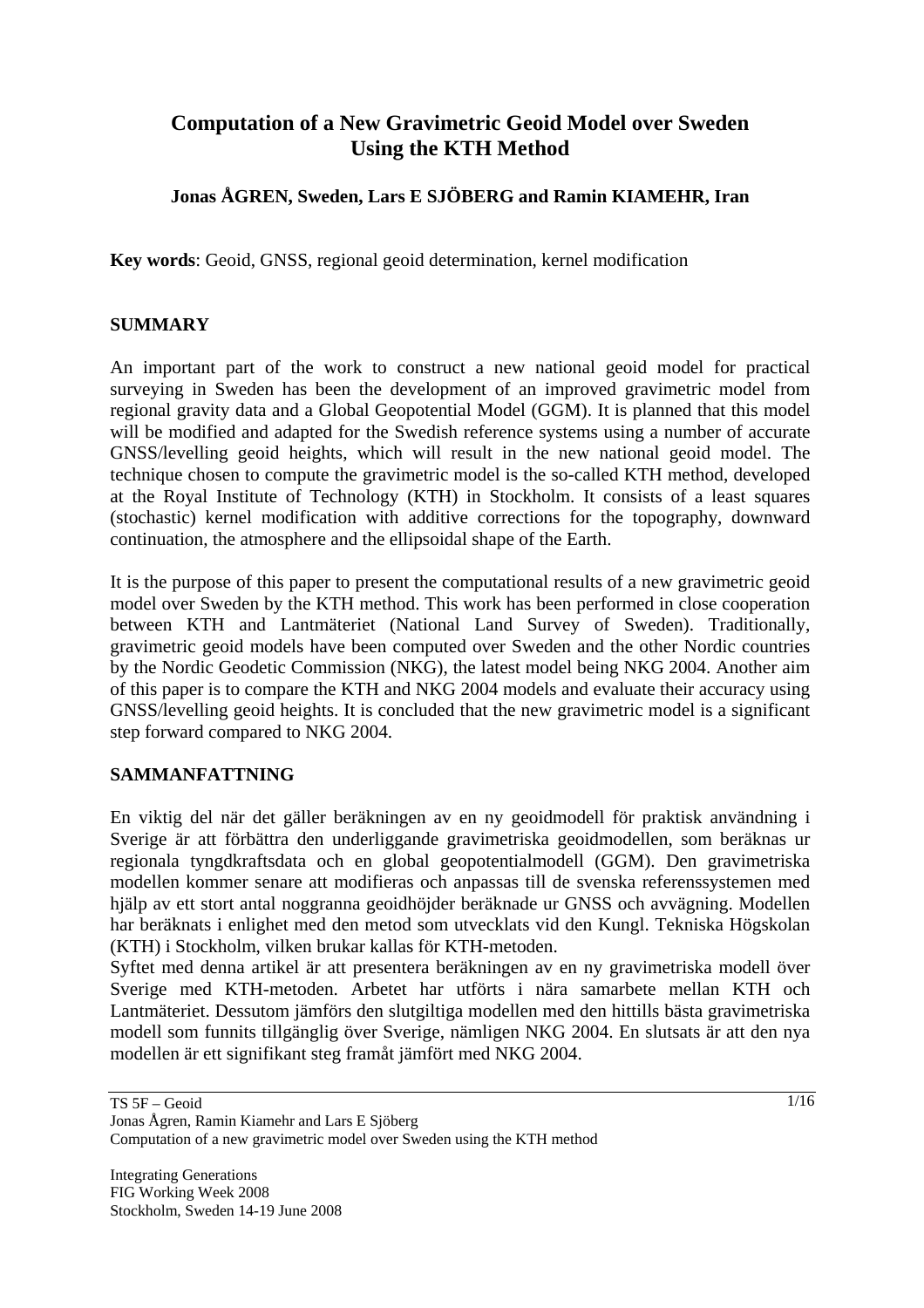## **Computation of a New Gravimetric Geoid Model over Sweden Using the KTH Method**

### **Jonas ÅGREN, Sweden, Lars E SJÖBERG and Ramin KIAMEHR, Iran**

### **1. INTRODUCTION**

National geoid models for practical surveying applications in Sweden are published by Lantmäteriet (National Land Survey). The most recent model is SWEN05\_RH2000, which also has a sister model (SWEN05\_RH70) adapted to the old national height system; see Ågren and Svensson (2006) and Ågren and Svensson (2007). Up to now, these models have been computed by adapting the latest gravimetric geoid model of the Nordic Geodetic Commission (NKG) to the Swedish reference systems using geoid heights from GNSS/levelling. For instance, the current national model has been derived by modifying the Nordic gravimetric model NKG 2004. The latter model was derived by a remove-computerestore technique involving topographic corrections by the Residual Terrain Model (RTM) technique and a Wong and Gore type of kernel modification; see Forsberg et al. (2004).

An important part of the work to construct a new national geoid model for practical surveying in Sweden has been the development of an improved gravimetric model from regional gravity data and a Global Geopotential Model (GGM). Later this model will be modified and adapted for the Swedish reference systems using GNSS/levelling, which will result in the new national model. The technique chosen to compute the gravimetric model is the so-called KTH method, developed at the Royal Institute of Technology (KTH) in Stockholm over a long period of time. The method includes least squares (stochastic) kernel modification with additive corrections for the topography, downward continuation, the atmosphere and the ellipsoidal shape of the Earth. The method has been documented in a long row of publications; see for instance Sjöberg (1991, 2000, 2003a, 2003b, 2004 and 2007), Sjöberg and Nahavandchi (2000), Ellmann (2004), Ågren (2004a, 2004b) and Kiamehr (2006a, 2006b).

The main purpose of this paper is to present the computational results of a new gravimetric geoid model over Sweden by means of the KTH method. This work has been performed in cooperation between KTH and Lantmäteriet. Another aim is to evaluate the KTH and NKG 2004 models using a new, very accurate set of GNSS/levelling geoid heights.

Let us end this introduction with a terminological note. Above we have used the term *geoid model* in a general sense, denoting any kind of geoid-like model. However, since normal heights are used in the national height systems of Sweden, it is clear that what we are really talking about here is *quasigeoid models* that describe the variation of the height anomaly. This is also true for NKG 2004, which is a quasigeoid model. Below we will use quasigeoid and geoid in the precise senses of these terms, but resort to talking about geoid models in the general way at the end of the summary. It should be clear from the context what is meant.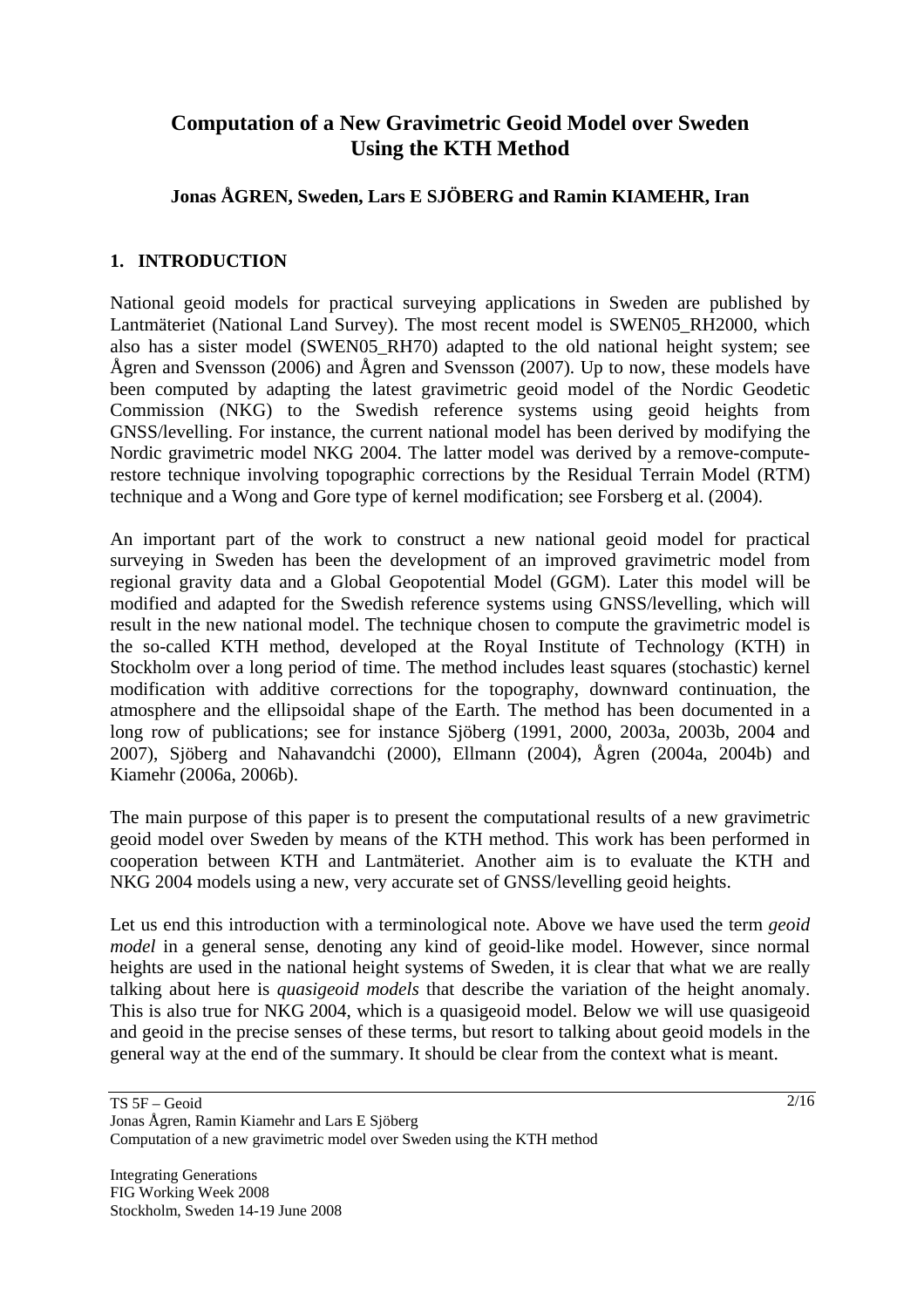#### **2. THE KTH METHOD**

Another name of the KTH method that is often used is the *least squares modification method with additive corrections*. Several different versions of this method have been presented during the years; see e.g. Sjöberg (2003b). In this section only the version applied in this paper is treated. We first present the method for estimation of geoid heights properly, which is then transformed for the estimation of height anomalies. It is shown that the latter method is identical to the technique for estimation of height anomalies in Ågren (2004b).

In the least squares modification of Stokes' formula (e.g. Sjöberg 1991), Stokes' kernel is modified in such a way that the expected global mean square error is minimised. This technique can be applied with the standard remove-compute-restore estimator (e.g. Ågren 2004), but according to the KTH practice the so-called *combined estimator* is preferred (Sjöberg 2003b). This means that Stokes' formula (truncated to a cap) is applied to the uncorrected surface gravity anomaly,  $\Delta g$ . After that, the geoid height *N* is computed by adding a number of additive corrections, i.e.

$$
N = \frac{R}{4\pi\gamma} \iint_{\sigma_0} S^M (\psi) \Delta g d\sigma + \frac{R}{2\gamma} \sum_{n=2}^M \left( s_n + Q_n^M \right) \Delta g_n^{GGM} + \delta N_{\text{COMB}} + \delta N_{\text{DWC}} + \delta N_{\text{ATM}} + \delta N_{\text{ELL}}
$$
\n(1)

where  $\sigma_0$  is the spherical cap, *R* is the mean Earth radius,  $\gamma$  is mean normal gravity,  $S^M(\psi)$ is the modified Stokes' function,  $s_n$  are the modification parameters,  $M$  is the maximum degree of the Global Geopotential Model (GGM),  $Q_n^M$  are the Molodensky truncation coefficients and  $\Delta g_n^{\text{GGM}}$  is the Laplace harmonic of the gravity anomaly determined by the GGM of degree *n*.

The four *additive corrections* to the right in Eq. (1) are derived in such a way that the same result is ideally obtained as when the remove-compute-restore technique is utilised (except for numerical effects). Below we treat them one by one.

The *combined topographic effect*  $\delta N_{\text{COMB}}$  is computed as (Sjöberg 2007; Ågren 2004a):

$$
\delta N_{\text{COMB}} = -2\pi G \rho H_P^2 - \frac{4\pi G \rho H_P^3}{3r_p} \tag{2}
$$

where *P* is the computation point,  $H<sub>p</sub>$  is the topographic height,  $r<sub>p</sub> = R + H<sub>p</sub>$ , *G* is the gravitational constant and  $\rho$  is the density of the topographic masses. This formula has been questioned by Vermeer (2008) as not being exact. He shows, though, that the approximation is good. In any case, since we are estimating height anomalies in the present case, Vermeer's objections are not relevant; see below.

The *downward continuation effect*  $\delta N_{\text{DWC}}$  is (Sjöberg 2003a; Ågren 2004),

$$
\delta N_{DWC}(P) = \frac{\Delta g(P)}{\gamma} H_P + 3 \frac{\zeta_P^0}{r_P} H_P - \frac{1}{2\gamma} \frac{\partial \Delta g}{\partial r} \bigg|_P H_P^2 + \frac{R}{2\pi} \sum_{n=2}^M \left( s_n + Q_n^M \right) \left[ \left( \frac{R}{r_P} \right)^{n+2} - 1 \right] \Delta g_n^{GGM}(P) \tag{3}
$$
\n
$$
+ \frac{R}{4\pi \gamma} \iint_{\sigma_0} S^M(\psi) \left( \frac{\partial \Delta g}{\partial r} \bigg|_Q \left( H_P - H_Q \right) \right) d\sigma_Q
$$

TS 5F – Geoid

Jonas Ågren, Ramin Kiamehr and Lars E Sjöberg Computation of a new gravimetric model over Sweden using the KTH method

Integrating Generations FIG Working Week 2008 Stockholm, Sweden 14-19 June 2008  $\frac{3}{16}$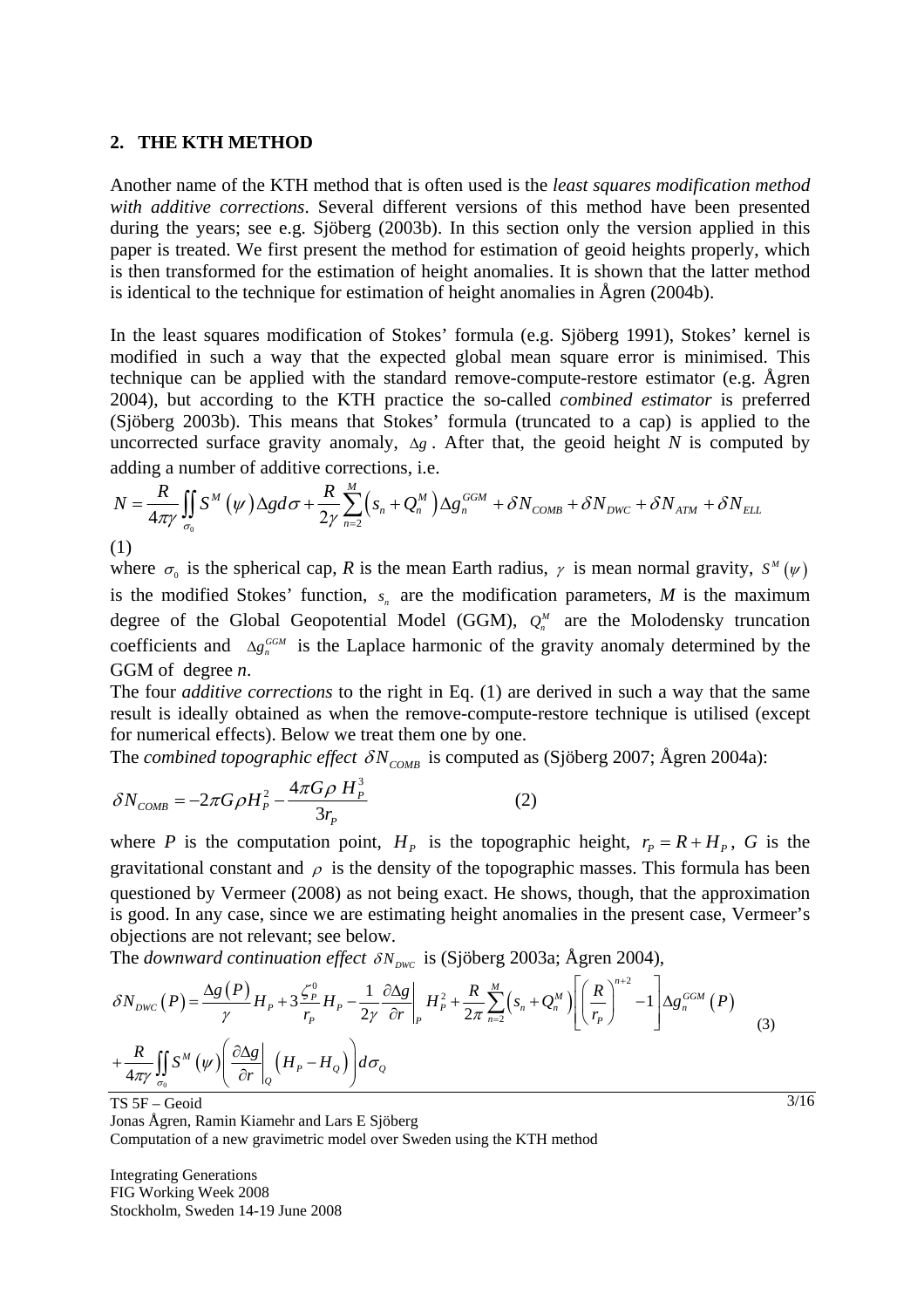where  $\zeta_p^0$  is an approximate value of the height anomaly and *Q* is the running point in Stokes' integral.

The *combined atmospheric effect*  $\delta N_{ATM}$  can be approximated to order *H* by (Sjöberg and Nahavandchi 2000)

$$
\delta N_{ATM}(P) = -\frac{2\pi R \rho_A}{\gamma} \sum_{n=2}^{M} \left( \frac{2}{n-1} - s_n - Q_n^M \right) H_n(P) - \frac{2\pi R \rho_A}{\gamma} \sum_{n=M+1}^{\infty} \left( \frac{2}{n-1} - \frac{n+2}{2n+1} Q_n^M \right) H_n(P) \tag{4}
$$

where  $\rho_A$  is the atmospheric density at sea level,  $H_n$  is the Laplace harmonic of degree *n* for the topographic height.

The *ellipsoidal correction to the modified Stokes' formula*  $\delta N_{EL}$  to order  $e^2$  is (Sjöberg 2004):

$$
\delta N_{ELL}(P) = \frac{R}{2\gamma} \sum_{n=2}^{\infty} \left( \frac{2}{n-1} - s_n^* - Q_n^M \right) \cdot \left( \frac{a - R}{R} \Delta g_n^{GGM}(P) + \frac{a}{R} (\delta g_e)_n \right) \tag{5}
$$

where  $s_n^* = s_n$  if  $2 \le n \le M$  and  $s_n^* = 0$  otherwise. Furthermore,

$$
(\delta g_e)_n = \frac{e^2}{2a} \sum_{m=-n}^n \left\{ \left[ 3 - (n+2) F_{nm} \right] T_{nm} - (n+1) G_{nm} T_{n-2,m} - (n+7) E_{nm} T_{n+2,m} \right\} Y_{nm} (P) \tag{6}
$$

in which  $T_{nm}$  are spherical harmonic coefficients for the disturbing potential. See Sjöberg (2004) for the ellipsoidal coefficients  $E_{nm}$ ,  $F_{nm}$  and  $G_{nm}$ .

The estimated geoid height *N* is converted to the height anomaly  $\zeta$  by the Sjöberg (1995) relation:

$$
\zeta = N - \frac{\Delta g_B(P)}{\gamma} H_P + \frac{1}{2\gamma} \frac{\partial \Delta g}{\partial r} \bigg|_P H_P^2 \tag{7}
$$

where  $\Delta g_B$  is the simple Bouguer anomaly. If Eqs. (1) to (6) are inserted into Eq. (7), the usual expression for the simple Bouguer anomaly is used and the negligible term to the far right in Eq. (2) is neglected, then we obtain the following combined estimator for height anomaly

$$
\zeta = \frac{R}{4\pi\gamma} \iint_{\sigma_0} S^M(\psi) \Delta g d\sigma + \frac{R}{2\gamma} \sum_{n=2}^M \left( s_n + Q_n^L \right) \Delta g_n^{GGM} + \delta \zeta_{COMB} + \delta \zeta_{DWC} + \delta \zeta_{ATM} + \delta \zeta_{ELL} \tag{8}
$$

where the combined topographic effect  $\delta \zeta_{\text{COMB}} = 0$ ; cf. Sjöberg (2000). The downward continuation effect  $\delta \zeta_{DWC}$  becomes

$$
\delta \zeta_{DWC}(P) = 3 \frac{\zeta_P^0}{r_p} H_P + \frac{R}{2\pi} \sum_{n=2}^M \left( s_n + Q_n^M \right) \left[ \left( \frac{R}{r_p} \right)^{n+2} - 1 \right] \Delta g_n^{GGM}(P) + \frac{R}{4\pi \gamma} \iint_{\sigma_0} S^M(\psi) \left( \frac{\partial \Delta g}{\partial r} \Big|_{Q} \left( H_P - H_Q \right) \right) d\sigma_Q
$$
\n(9)

(9)

It should be pointed out that the downward continuation effect in the height anomaly case in Eq. (9) also includes a correction for the fact that the extended Stokes' function is not utilised in Eq. (8); see Ågren (2004b, Subsect. 9.5). Also, at the present level of approximation, the atmospheric and ellipsoidal corrections are the same as in the geoid case, i.e.  $\delta \zeta_{ATM} = \delta N_{ATM}$  and  $\delta \zeta_{ELL} = \delta N_{ELL}$ .

If Eqs. (8) and (9) are carefully studied, it can be seen that the method is equivalent to analytical continuation to point level using the  $g_1$  term in Moritz (1980, Sect. 45). It differs from Moritz' method in that the least squares modification of Stokes' formula is utilised with improved atmospheric and ellipsoidal corrections.

TS 5F – Geoid

Jonas Ågren, Ramin Kiamehr and Lars E Sjöberg

Computation of a new gravimetric model over Sweden using the KTH method

Integrating Generations FIG Working Week 2008 Stockholm, Sweden 14-19 June 2008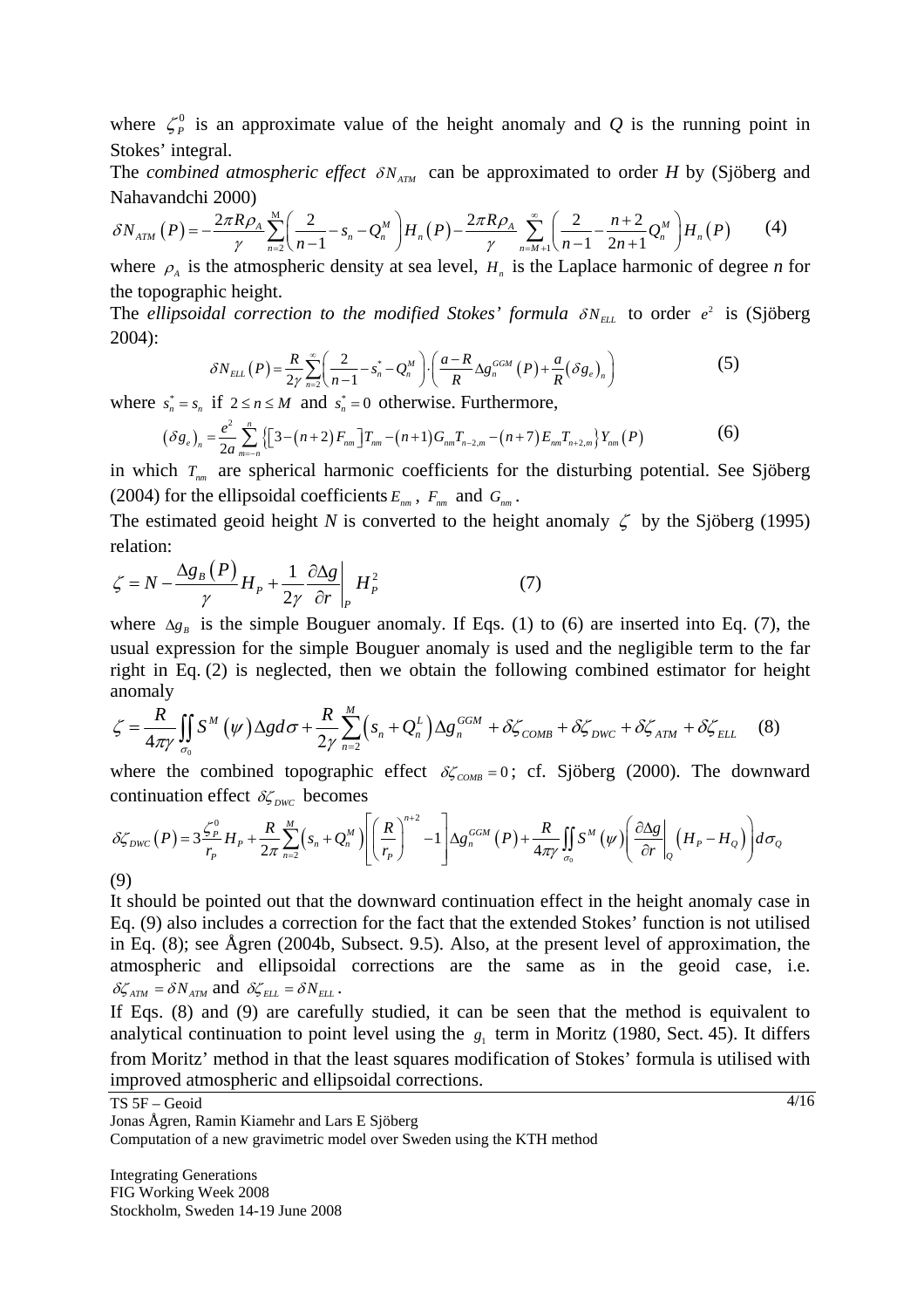One problem with using the combined quasigeoid estimator in Eq. (1) or (8) is that Stokes' quadrature is made on the rough surface gravity anomaly, which results in large *discretisation errors*. However, by taking advantage of the remove-compute-restore philosophy for the gridding of a comparatively dense gravity anomaly grid using a smoothing topographic correction, such errors can be counteracted; see Ågren (2004b). This makes it possible to take advantage of the high-frequency information available in the DEM. A practical drawback here is that dense grids are required in rough mountain areas, which can be cumbersome.

Some advantages with the combined estimator are that the "real" importance of the correction terms is apparent and that it is easier to compute the topographic, atmospheric and ellipsoidal corrections in this way. One also avoids the global quadrature strictly required to compute the direct and indirect topographic effects when the remove-compute-restore estimator is used.

### **3. DATA USED TO COMPUTE GRAVIMETRIC MODEL**

In this section the gravity and height data utilised in the computation of the Swedish quasigeoid model are first described. After that, the Global Geopotential Model (GGM) is presented. The section ends with describing the gravity anomaly gridding procedure referred to at the end of the last section.

#### **3.1 Gravity anomaly data**

The most important information concerning the surface gravity anomaly data is summarised in the following list:

— 495 614 gravity observations are picked out from the NKG gravity database for the area illustrated in Fig. 1.

— Multiple observations at the same location are cleaned. This step is made by computing the weighted average of all multiple observations at one location. No gross error detection has yet been implemented here.

— Selection of the observation with smallest standard deviation in each compartment of a grid with 2km x 2km resolution using the GRAVSOFT program SELECT (Forsberg 2003). Gravity anomalies with standard errors larger than 8 mGal are neglected. The same step was carried out for the NKG 2004 model; see Forsberg et al. (2004).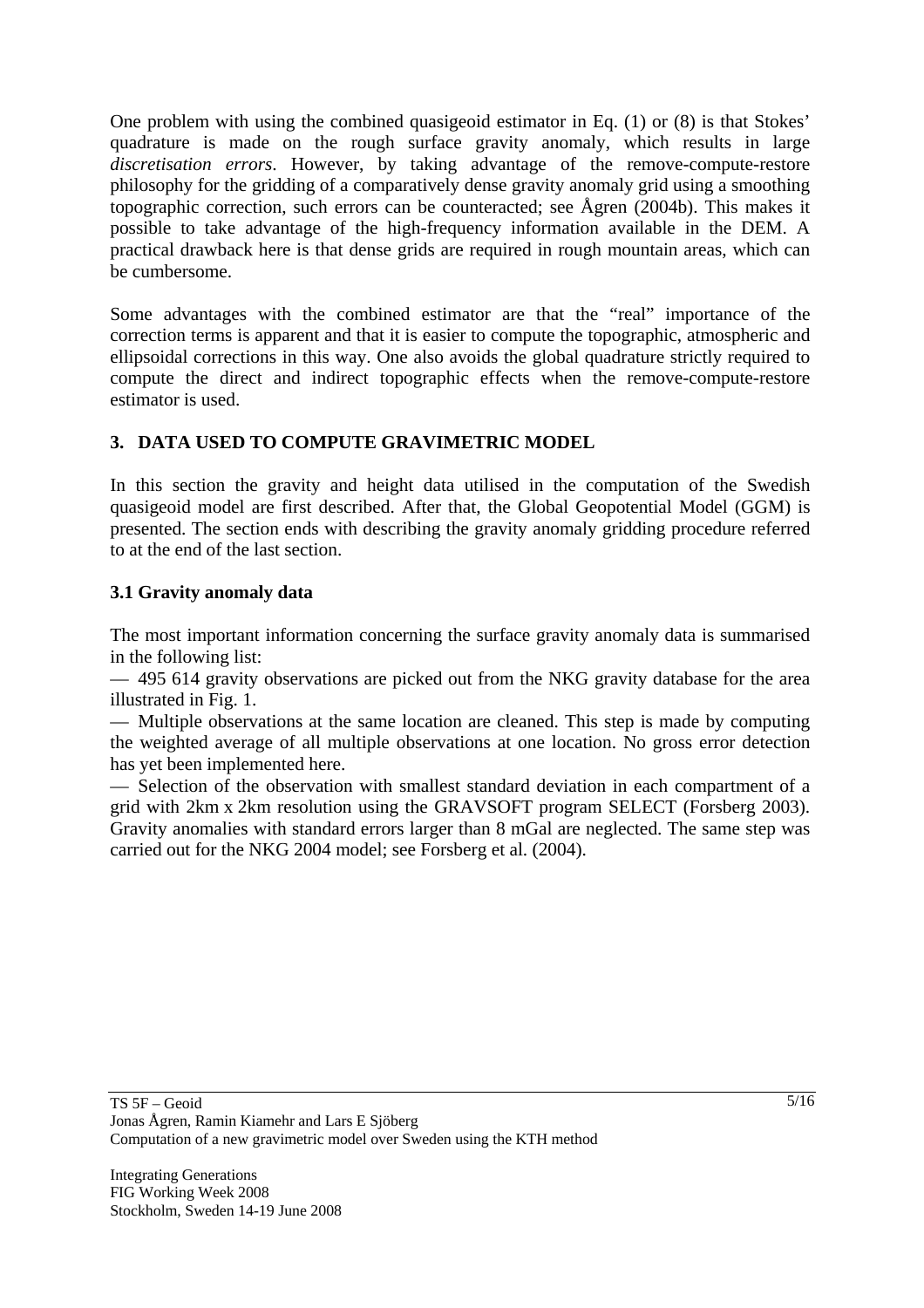

**Figure 1**: *Gravity observations from the NKG database*. *Blue dots indicate airborne gravity.*

### **3.2 Digital elevation models**

—

Three different DEMs are used in the processing:

— The Nordic elevation model SCANDEM 2004 (Bilker 2004) is first densified to 0.001° x 0.002° resolution (approximately 100 m x 100 m) using the Swedish photogrammetric DEM. In areas not covered by the latter DEM, the denser grid is obtained by interpolation from SCANDEM 2004. The DEM is also extended to the South using SRTM30plus; see http://topex.ucsd.edu/www\_html/srtm30\_plus.html. This dense DEM is used to compute the Residual Terrain Model (RTM) effect in the remove step of the gravity anomaly gridding procedure; see Sect. 3.3.

— The  $0.001^{\circ}$  x  $0.002^{\circ}$  DEM is averaged to  $0.01^{\circ}$  x  $0.02^{\circ}$  resolution. These heights are used in the restore step of the gridding and are also utilised to compute the downward continuation effect in Eq. (9). This grid coincides with the gravity anomaly grid.

— Spherical harmonic coefficients for the global topography are needed to compute the combined atmospheric correction by Eq. (4). A worldwide 15' x 15' DEM is first derived from SRTM30plus, updated with the above DEM over the Nordic area. Spherical harmonic coefficients are then estimated to the maximum degree 720 using numerical integration according to the midpoint rule.

### **3.3 Choice of Global Geopotential Model (GGM)**

The GGM used in the computation of the new Swedish quasigeoid model was chosen by evaluating a number of different GGMs with respect to GNSS/levelling. Most of the tested GGMs have been derived in one way or the other from the GRACE mission. The tests were made both by testing the GGMs by themselves and by applying all steps of the KTH-method; see Ågren et al. (2006). The GGM that obtained the best result is constructed using GGM02C (Tapley et al. 2005) up to degree 200. Above that, up to degree 360, the EGM 96 coefficients (Lemoine et al. 1998) are utilised. The model is similar to, but not identical with, the GGM used to compute the Nordic model NKG 2004.

The chosen GGM is of the combined type, which means that the high-frequency information stems from more or less the same gravity anomalies as are used in the least squares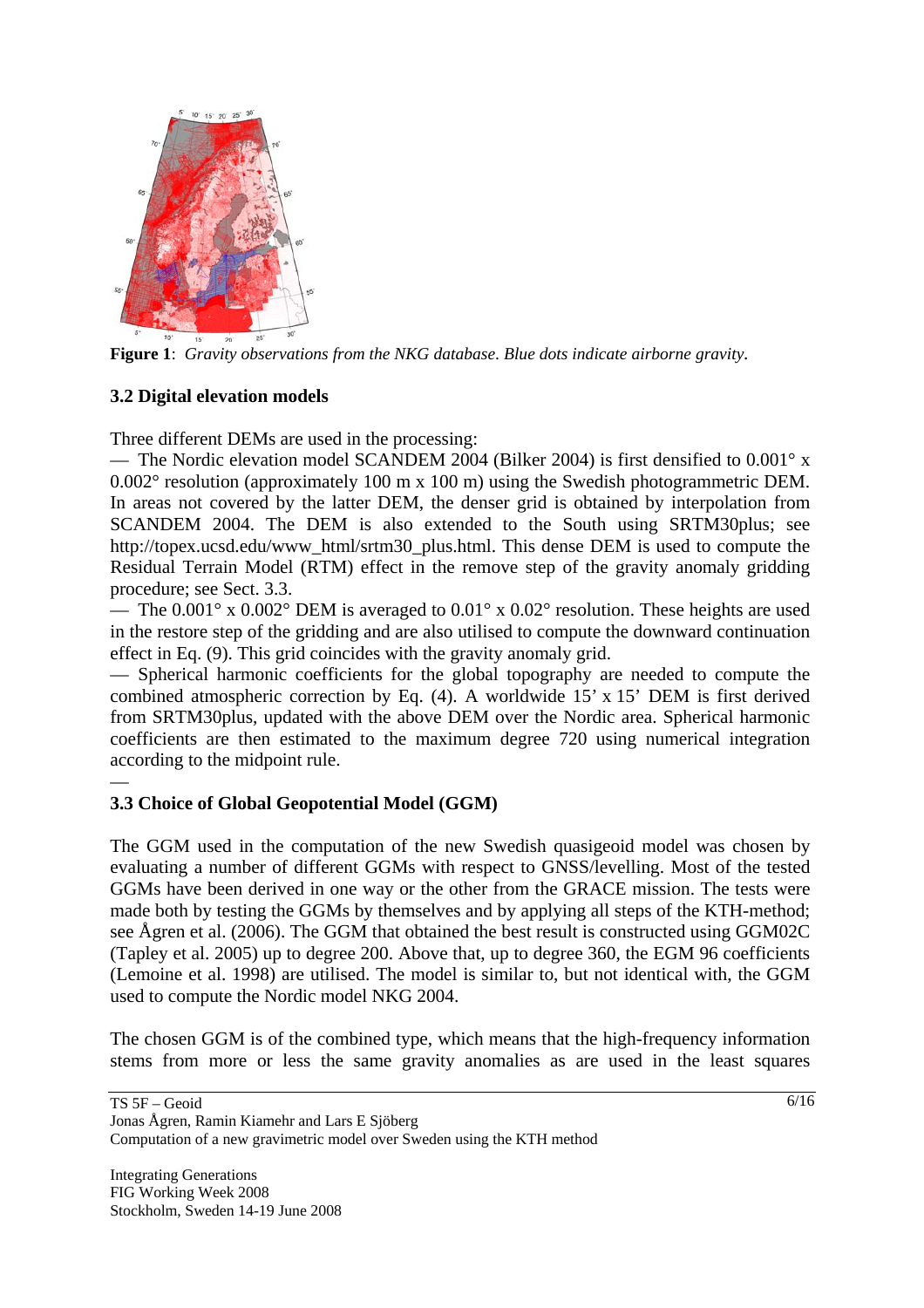modification of Stokes' formula. It might be argued that a satellite-only model should be preferred instead. One problem with a combined model is that correlations arise between the errors in the GGM and the terrestrial gravity anomalies, which are not considered in the present version of the least squares modification technique; see Sjöberg (1991) and Ågren (2004). However, since a rather pragmatic method is used to choose the least squares modification coefficients (see Sect. 4), which gives priority to the terrestrial data for the high frequencies, it is believed that this problem is of a rather academic nature. In any case, the GGM that yielded the best fit to GNSS/levelling is GGM02C/EGM 96 with  $M = 360$ , which is the reason for preferring this model and maximum degree for the final model.

### **3.4 Gridding of the gravity anomalies**

As mentioned above, a remove-compute-restore strategy is utilised to reduce the discretisation errors. The resolution of the grid is chosen to 0.01° x 0.02°. Denser resolutions have also been tested, but it has been found that the final result is practically the same for the whole country of Sweden. The following gravity anomaly effects are reduced and restored after gridding:

— The long-wavelength effect from the chosen GGM (GGM02C/EGM96) with the maximum degree  $M = 360$ .

— The high-frequency part of the topographic effect computed by the RTM method with a smooth reference surface (corresponding to *M)*. The TC and TCFOUR programs in GRAVSOFT (Forsberg 2003) are applied for this task. The densest  $0.001^\circ$  x  $0.002^\circ$  DEM is used in the remove step, while the  $0.01^\circ$  x  $0.02^\circ$  DEM is chosen in the restore step. This amounts to some smoothing of the topography. It should be mentioned that the indirect geoid effect of this smoothing has been checked to be negligible everywhere in Sweden.

—

The gridding of the reduced gravity anomalies is made in two steps:

— Search for gross errors by cross validation. Each reduced observation is predicted from its neighbours using inverse distance interpolation. If the obtained difference is larger than 20 mGal, then the observation is rejected. It might be argued that this rejection limit is too low. However, since comparatively few observations are neglected in Sweden, the limit seems suitable for the present project. At this point, no detailed investigation has been made of the observations with large cross validation residuals.

— The gridding is made by least squares collocation using individual weights for the reduced gravity anomaly observations. The GRAVSOFT program GEOGRID (Forsberg 2003) is utilised with 15 km correlation length for the  $2<sup>nd</sup>$  order Markov covariance model chosen empirically. It should be mentioned that several different interpolation methods have been evaluated, for instance the inverse distance method (Bjerhammar's deterministic method, Bjerhammar 1973, p. 324), but the best results are obtained by least squares collocation with individual weights as implemented in the GEOGRID program.

## **4. PRACTICAL APPLICATION OF THE KTH METHOD**

It is the purpose of this section to describe how the final quasigeoid model was computed from the practical point of view. A number parameters need to be chosen to obtain a good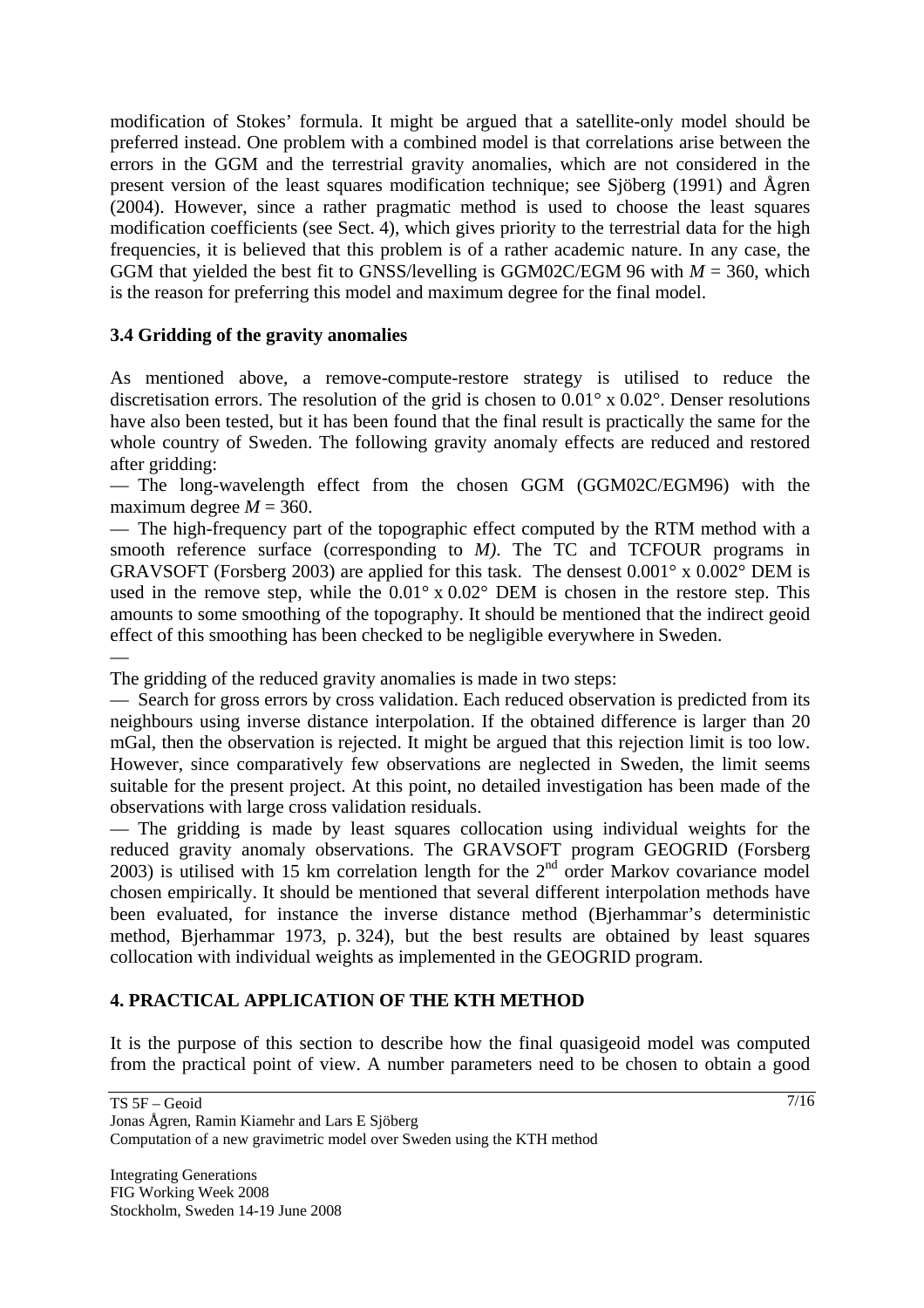result. In this section we first discuss the choice of parameters in the least squares modification method. We then take a look at the computation of the additive corrections for the final model.

#### **4.1 Choice of integration cap and degree variances**

An important parameter is the spherical radius of the integration cap  $\sigma_0$  in Eq. (8). A cap with radius  $\psi_0 = 3^\circ$  has earlier been found to yield the best fit to Swedish GNSS/levelling (Ågren et al. 2006), which motivates that this radius is used also in the present computation. It is more difficult to choose the parameters of the least squares modification method. It is important to apply realistic weights to the GGM and to the terrestrial gravity anomalies, which is made by specifying error degree variances for these two components. Besides this, signal degree variances also need to be specified. The least squares modification then singles out the modification with the lowest expected global mean square error (Sjöberg 1991). In reality, the modification is naturally only best in this sense in case the assumptions are fulfilled. The standard objection against least squares (stochastic) kernel modification is that we do not know the errors of terrestrial gravity well enough, which is certainly true to some extent, but even so a distinct criterion to match various error sources (like least squares theory with rather crude weighting) should be preferred. In this work a rather pragmatic method is used to choose the error degree variances; cf. Ågren et al. (2006). Below this method is briefly explained.

It should first be noticed that the error degree variances of the GGM tend to increase with the degree. This is at least the case for the frequency band in which the GGM has been determined using dynamic satellite observations; cf. Fig. 2 below. It seems natural to assume that things are the other way around with the terrestrial gravity anomalies, i.e. that the gravity anomaly degree variances decrease with the frequency. This depends on datum problems, systematic errors and like effects, well-known to anyone working with terrestrial gravity data.



**Figure 2:** Illustration of the spherical harmonic degree K for which the error degree variances for the GGM and terrestrial gravity are equal.

In the present method, the published error degree variances are used for the GGM. Possibly they are rescaled to become more realistic for the region in question. The signal degree variances are generated according to the Tscherning and Rapp (1974) model. If needed, they are also rescaled. A model for the error degree variances of the terrestrial gravity anomalies is

Jonas Ågren, Ramin Kiamehr and Lars E Sjöberg Computation of a new gravimetric model over Sweden using the KTH method

Integrating Generations FIG Working Week 2008 Stockholm, Sweden 14-19 June 2008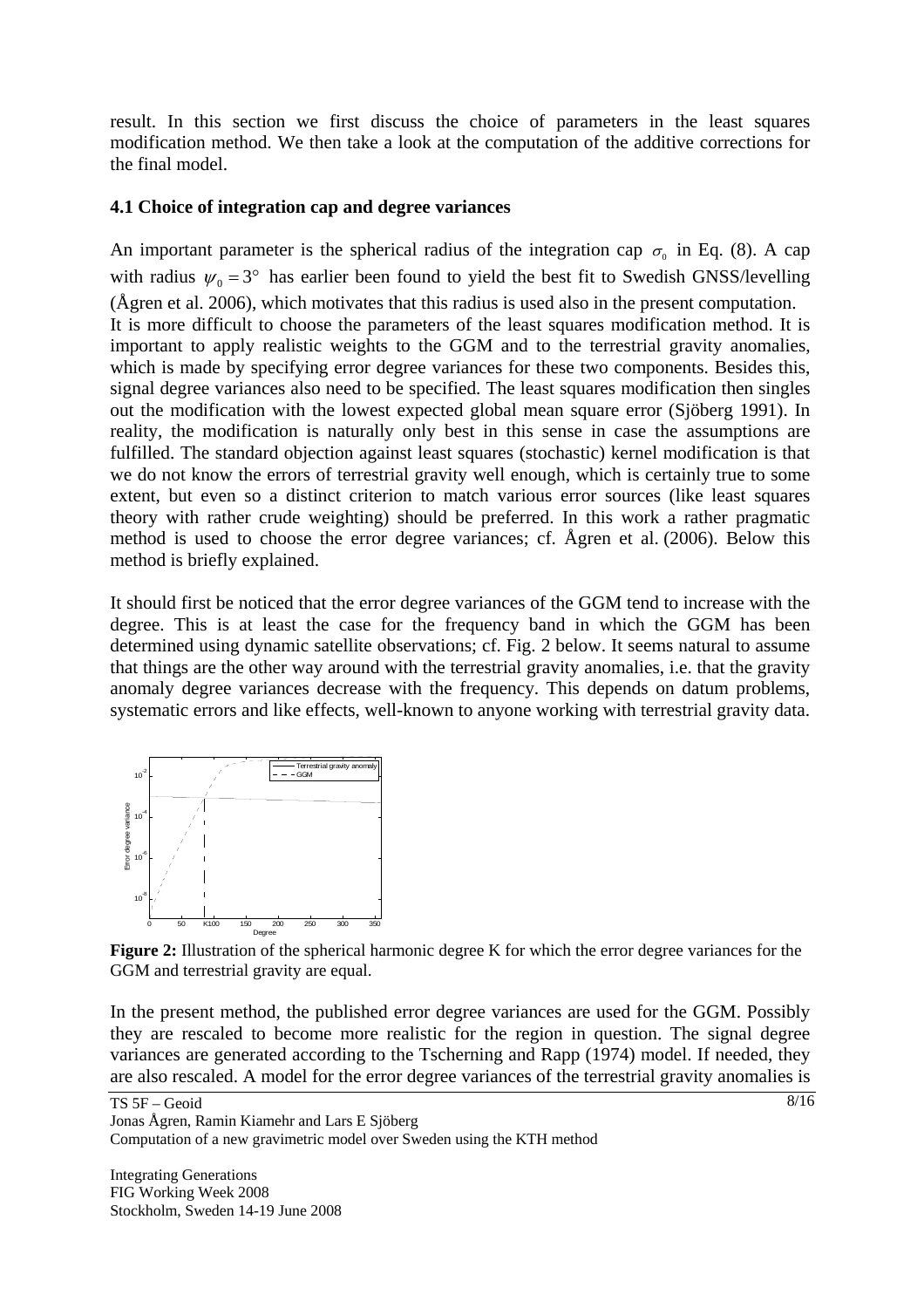then assumed that is a combination of white noise and the reciprocal distance model (Moritz 1980, Sect. 23; see also Ågren 2004). With this model the error degree variances decrease with the degree (for low and medium degrees). For very high frequencies, the white part of the noise makes the degree variances increase again, but this fact is not important for the choice of modification parameters. Using the above assumptions, the error degree variances of the GGM and terrestrial gravity look as in Fig. 2, where the two curves are crossing each other at a certain point. The degree at which this crossing occurs is denoted by *K*; see the illustration in Fig. 2.

The question now is how to specify the numerical parameters for the gravity anomaly error model (standard errors, correlation length, etc.). In the present method little attention is paid to these parameters. Instead, the focus is on the crossing degree *K.* It has been found empirically that the choice of *K* is crucial for the behaviour of the least squares modification. Different parameter choices with the same crossing *K* tend to yield very similar modifications (but not similar propagated RMS values).

The choice of *K* amounts to specifying the upper degree for which the GRACE model is believed to be better than (or as good as) the terrestrial gravity anomalies. This corresponds to the specification of an abrupt degree in the Wong and Gore modification. One advantage of the least squares modification is that the parameters are chosen so that the truncation error is low, also for comparatively small caps. This is not the case for the Wong and Gore method, which usually requires a larger integration area; see Ågren (2004) and Sjöberg (2005).

Assuming the above method, Ågren et al. (2006) found that a weighting scheme with  $K = 85$ yielded optimal fit to GNSS/levelling with the same GGM, which seems fairly realistic. Based on these tests,  $K = 85$  and the cap size  $\psi_0 = 3^\circ$  was used to compute the final gravimetric model

### **4.2 The additive corrections**

The purpose of this section is to study the additive corrections for the final quasigeoid model. As mentioned in Sect. 2, one advantage of the present method is that the "real" magnitude of the corrections becomes apparent, i.e. the sum of the additive corrections are equal to the quasigeoid errors obtained in case no corrections are applied at all.

The *downward continuation correction* is computed according to Eq. (9) using the chosen combined GGM (GGM02C/EGM96) with  $M = 360$ . The downward continuation to point level (Moritz 1980; Sect. 45) is approximated using the vertical gradient of the gravity anomaly. This quantity is calculated by the standard formula Eq. (2-217) in Heiskanen and Moritz (1967) using the surface gravity anomaly grid; see Sect. 3.4. The magnitude of the downward continuation correction is illustrated to the left in Fig. 3.

It is clear that the downward continuation correction is large in, and close to, the mountainous areas in the Northern and Western parts of Sweden. In the lowlands, however, the correction is small; at the 1-cm level. Another observation that can be made in Fig. 3 is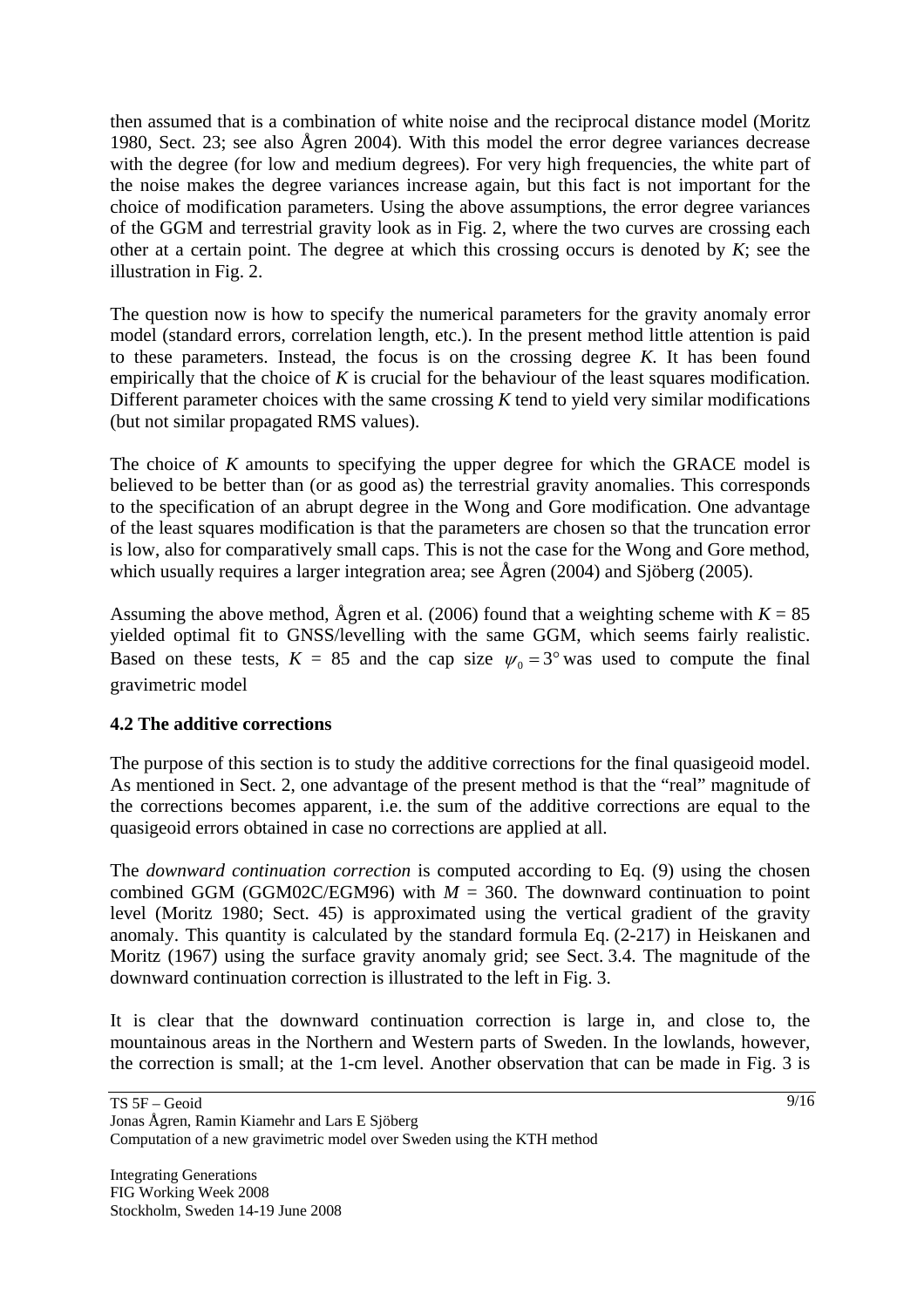that the high-frequency details are small, usually below 1 cm. It is concluded that it is important to take this correction into account. It should be pointed out that the correction has been computed using a first-order approximation; cf. Moritz (1980, Sect. 45). It is believed that this approximation is sufficient in the region. In any case, as is shown by the synthetic model investigations in Ågren (2004), it is extremely difficult to perform the downward continuation more strictly in practice, using for instance inversion of Poisson's integral.



**Figure 3:** The three additive corrections. Unit: m.

*The combined atmospheric correction i*s computed using Eq. (4) from the spherical harmonic expansion of the global topographic elevation truncated to the maximum degree 720; see Sect. 3.2. The maximum degree of the GGM is still  $M = 360$ . The correction is illustrated in the middle plot of Fig. 3. The most important thing to notice is that the combined atmospheric correction is small in the present case.

*The ellipsoidal correction* to the modified Stokes' formula is computed according to Eqs. (5) and (6) using the selected GGM02C/EGM 96 model with maximum degree  $M = 360$ . The result is given to the right in Fig. 3. The ellipsoidal correction is a little bit larger compared to the atmospheric counterpart in Fig. 3, but it is still small, well below the 1 cm level.

Both the atmospheric and ellipsoidal corrections are thus small for the chosen version and parameters of the least squares modification method. It should be noted, though, that the above additive corrections depend on the modification method, cap size and maximum degree of the GGM being used; cf. Ellmann (2004). Consequently, one should not jump to conclusions concerning their *general* importance based on the *particular* results presented in this section. It is good practice to check the magnitude of the atmospheric and ellipsoidal corrections for the modification method, cap size and maximum degree of the GGM that one uses.

### **5. EVALUATION USING GNSS/LEVELLING DATA**

The new gravimetric quasigeoid model for Sweden was computed using the above theory, data and parameter choices. In what follows it is referred to as the KTH model. In this section the model is evaluated using GNSS/levelling observations and a comparison is made with the best quasigeoid model previously available, namely the Nordic NKG 2004 model.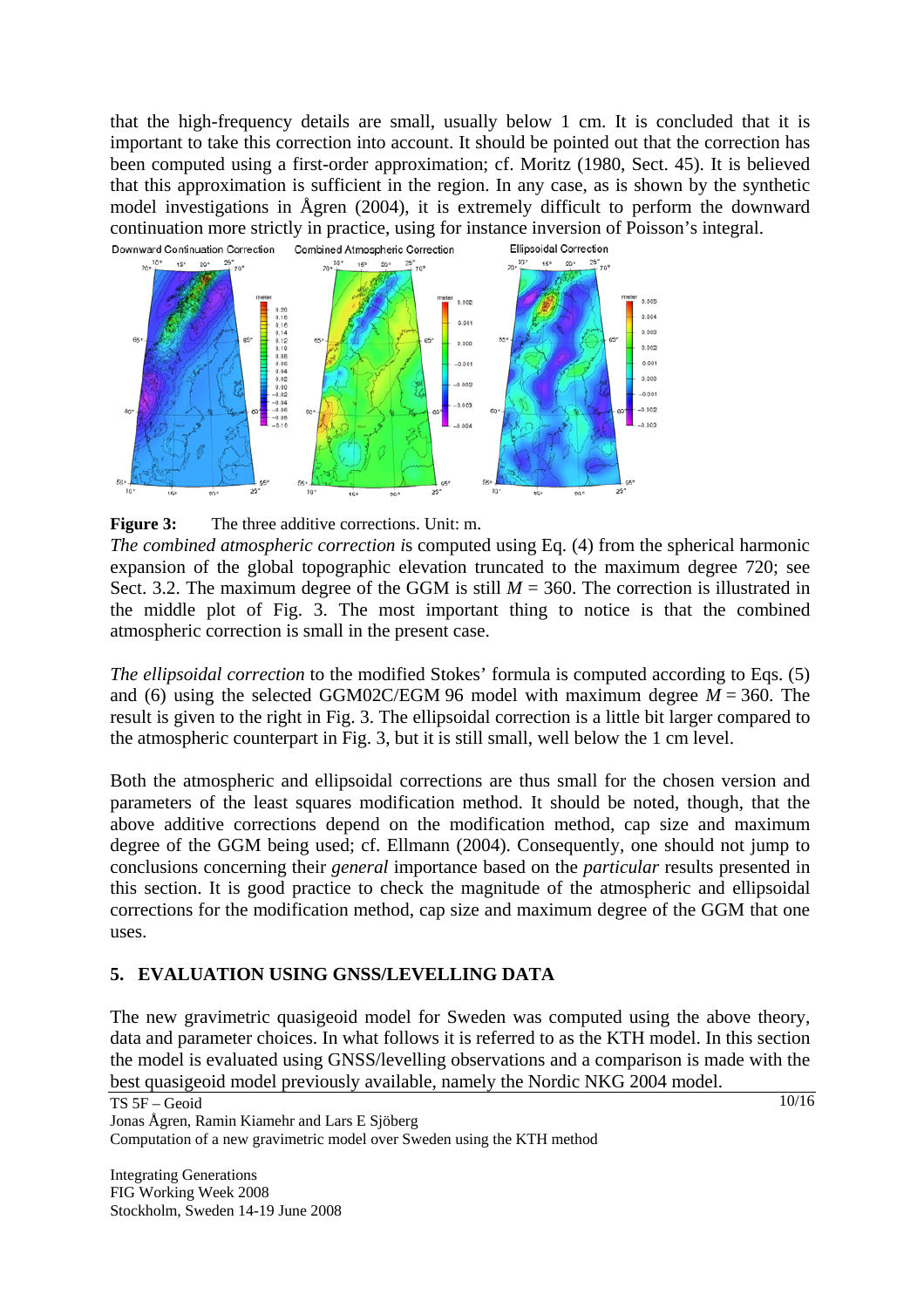To evaluate the gravimetric models 195 high-quality GNSS/ levelling height anomalies in the reference systems SWEREF 99 and RH 2000 are available; the locations are illustrated on the maps of Fig. 4. The normal heights in RH 2000 either have been determined in the RH 2000 adjustment or by utilising high quality levelling connections. The coordinates of the SWEPOS stations are very well determined. In fact, 21 of them define SWEREF 99. All other GNSS heights have been derived using at least 48 hours of observations, Dorne Margolin T antennas and processing in the Bernese software. Below the latter are referred to as SWEREF stations. Statistics on the GNSS/levelling observations and approximate standard errors are summarised in Tab. 1.

|               |     |                                                | Appr. standard errors (mm) |        |           |  |  |
|---------------|-----|------------------------------------------------|----------------------------|--------|-----------|--|--|
| Data set      | #   | Short description                              | <b>GNSS</b>                | Normal | Height    |  |  |
|               |     |                                                | height                     | height | anomaly   |  |  |
| <b>SWEPOS</b> | 24  | Permanent GNSS stations whose coordinates      | $5-10$                     | $5-10$ | $7 - 14$  |  |  |
|               |     | define SWEREF 99                               |                            |        |           |  |  |
| <b>SWEREF</b> | 171 | Determined relative to SWEPOS using 48 hours   | $10-20$                    | $5-10$ | $11 - 22$ |  |  |
|               |     | of obs, DM T antennas and the Bernese software |                            |        |           |  |  |

The GNSS/levelling residuals after a 1-parameter transformation (fit) of the KTH and NKG models are plotted in Fig. 4. The statistics after both a 1- and a 4-parameter transformation are given in Tab. 2.



Figure 4: GNSS/levelling residuals for the KTH model (left) and for the NKG 2004 model (right) after a 1-parameter transformation. The scale is given by the 5 cm arrow to the South-East.

Let us first discuss the fit of the KTH model. As can be seen in the left plot of Fig. 4, the agreement is good and homogeneous for the whole of Sweden, even though there are some large residuals along the borders. Another problem is that there seem to be a systematic bulge in the central part of the country. However, if the estimated standard errors of the GNSS/levelling (Tab. 1) are considered, then the main conclusion is that the resulting height anomalies are very good. For instance, if the standard errors for GNSS and levelling are

Computation of a new gravimetric model over Sweden using the KTH method

Integrating Generations FIG Working Week 2008 Stockholm, Sweden 14-19 June 2008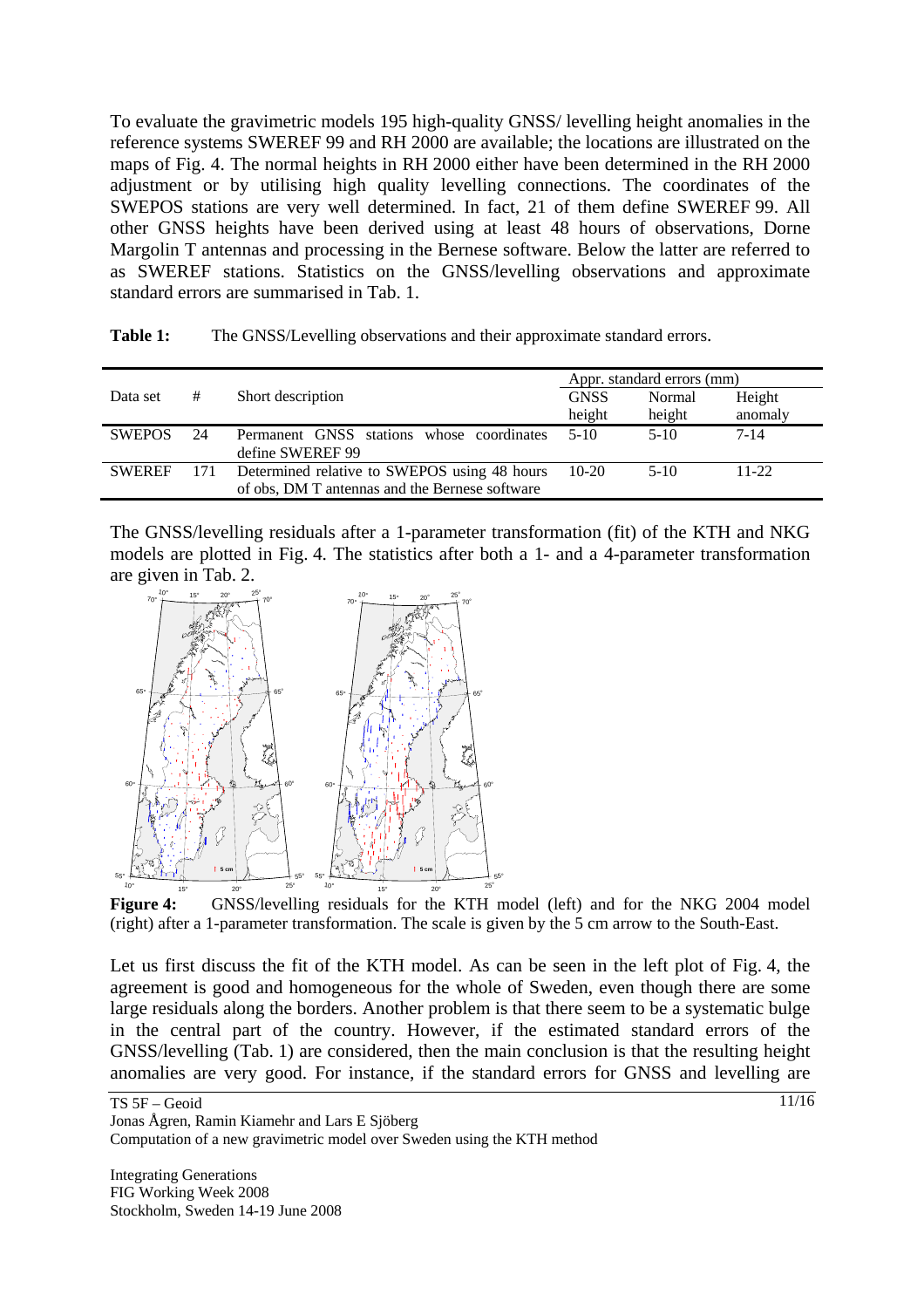taken as 15 mm and 7.5 mm, respectively (middle of the intervals in Tab. 1), then the propagated standard error for the 4-parameter fitted gravimetric quasigeoid becomes 11 mm.

Table 2: Comparison of the KTH and NKG 2004 models with GNSS/levelling. Statistics for the 195 GNSS/levelling residuals after a 1 and a 4 parameter fit. Unit: mm.

| Geoid model     | $#$ par | Min    | Max | Mean | StdErr |
|-----------------|---------|--------|-----|------|--------|
| KTH             |         |        | 64  |      |        |
|                 |         |        |     |      |        |
| <b>NKG 2004</b> |         | $-125$ | gο  |      |        |
|                 |         | $-106$ |     |      |        |

Next, the KTH model is compared to the NKG 2004 counterpart. As discussed in the introduction (Sect. 1), NKG 2004 was computed by the remove-compute-restore method using the RTM reduction and a Wong and Gore type of modification, selected to high pass filter the gravity anomalies above the degree 30. The NKG 2004 model is documented in Forsberg et al. (2004). It should be pointed out, however, that this documentation is of a preliminary version of NKG 2004. The final model was computed in almost the same way, the largest difference being that the then brand new GRACE model GGM02S (Tapley et al. 2005) was applied.

It should be pointed out that the NKG 2004 and KTH models have not been computed using exactly the same data. Of course, this implies that the comparison cannot be absolutely conclusive with respect to the computation method. However, it is still the case that almost the same observations are applied. Approximately the same GGM are utilised in both cases (GGM02C/S and EGM 96 for the highest degrees to  $M = 360$ ). The same gravity data from the NKG database are also used (at least for the overlapping area). The difference here is that the data have been handled in different ways. The applied DEMs also differ somewhat, since a denser DEM is used over Sweden for the KTH model; see Sect. 3. However, in Ågren et al. (2007) the method used for NKG 2004 was applied on exactly the same data as used for the KTH model. The results clearly show that the differences from using not exactly the same data are very small in the present case.

It seems clear that the NKG 2004 model is significantly worse compared to the KTH model. Since the residuals are so small in the KTH case, it seems almost certain that the main parts of the NKG 2004 errors are located in the quasigeoid model and not in GNSS and/or levelling. It can be further seen that the main difference between the models is that the longwavelength errors are larger for NKG 2004. Most likely, they are caused by various systematic errors among the gravity anomalies. Since the KTH model makes use of the GRACE model up to degree 85, which is significantly higher than for NKG 2004 modification (degree 30), it becomes possible to high-pass filter the gravity anomalies more efficiently. However, the computation methods differ in many ways, which makes it difficult to say exactly which differences that cause the largest improvements.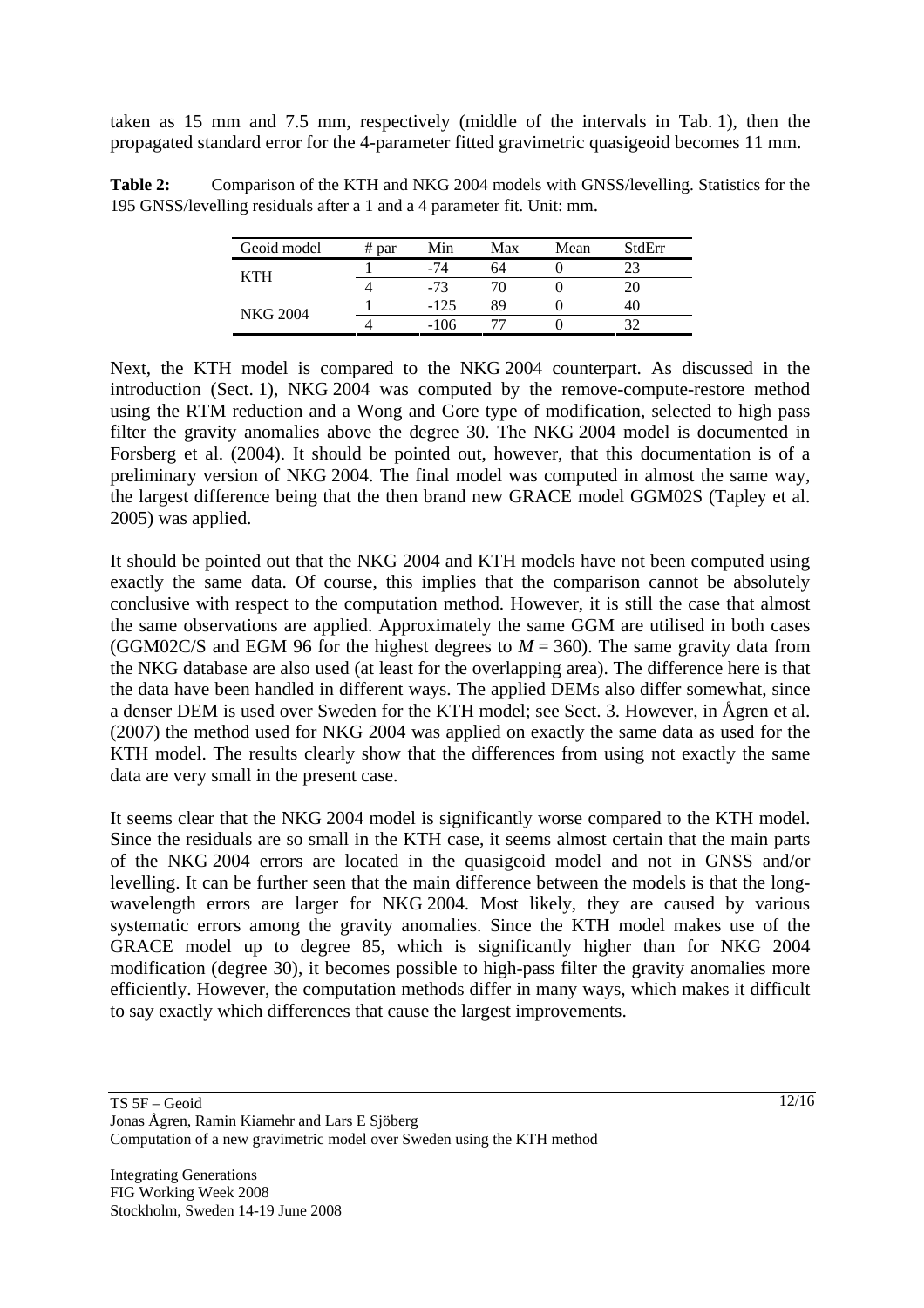#### **6. SUMMARY**

The main purpose of this paper has been to present the computation of a new gravimetric geoid model over Sweden and to compare this model to the best model so far available in the area, i.e. NKG 2004. The work is a joint undertaking between KTH and Lantmäteriet.

After presenting the applied version of the KTH method in Sect. 2, the data used has been described in Sect. 3. In the next section some important processing options have been discussed, namely the choice of integration cap radius, gravity anomaly weighting and the computation of the additive corrections. In Sect. 5, the computed quasigeoid model (the KTH model) has first been carefully evaluated. The 20 mm standard error obtained by the KTHmodel in the 4-parameter fit is very satisfying. If the standard errors for GNSS and levelling are taken as 15 mm and 7.5 mm, respectively (which is reasonably realistic), then the propagated standard error for the fitted gravimetric quasigeoid becomes as low as 11 mm. After that, the NKG 2004 model has been evaluated in the same way. The latter results are significantly worse compared to the KTH case. It is believed that the main improvement is due to the reduction of the long-wavelength errors; cf. for instance the systematic bulges south of the 60° latitude.

It is planned that the new gravimetric quasigeoid model (KTH model) will be used by Lantmäteriet to compute a new national geoid model for Sweden. The gravimetric model will then be modified and adapted to the Swedish reference systems using GNSS/levelling.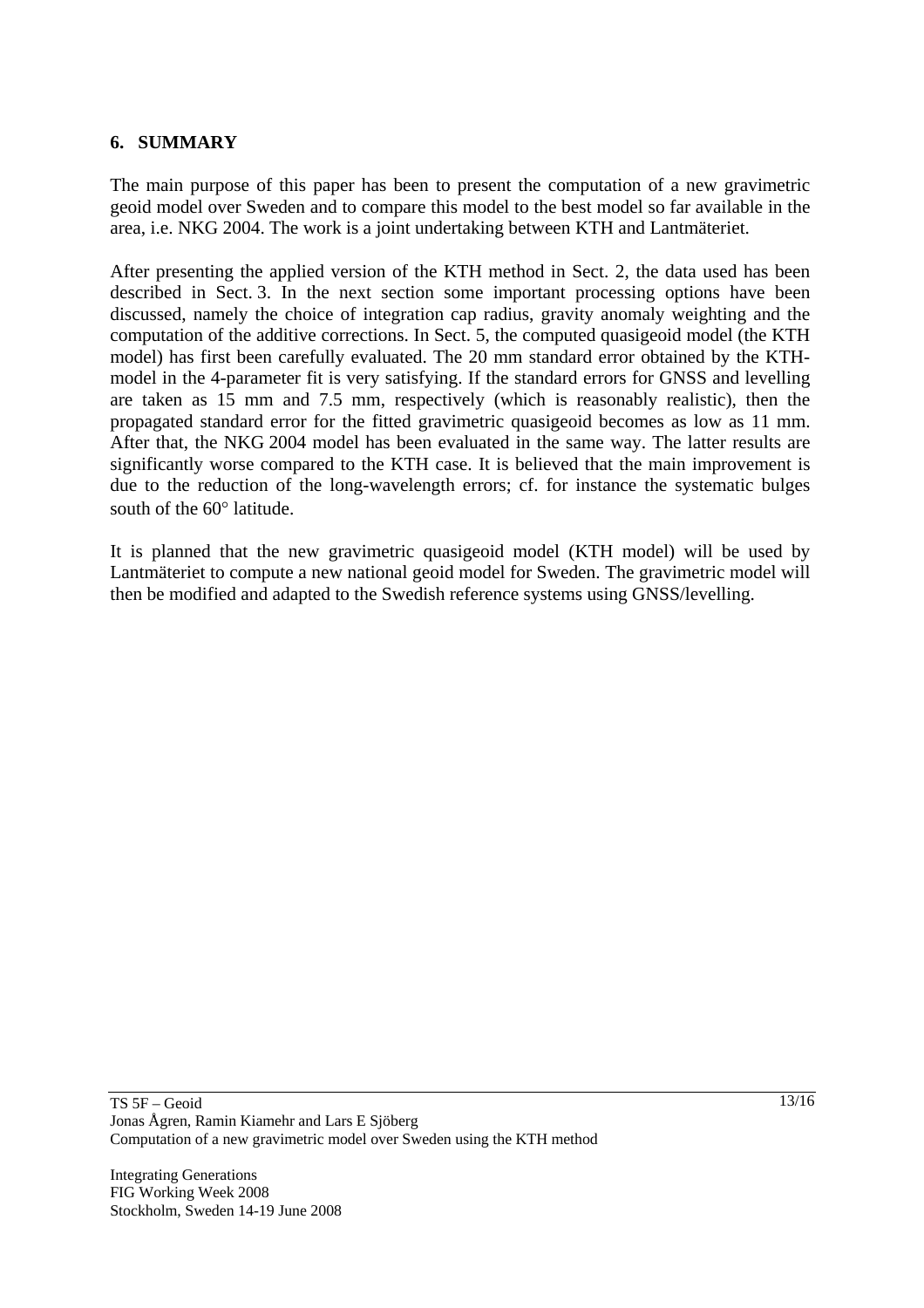### **REFERENCES**

Bilker M (2004) Work on NKG 2004 geoid at KMS. Unpublished report

Bjerhammar A (1973) Theory of errors and generalized matrix inverses. Elsevier Scientific Publishing Company, Amsterdam, London, New York

Ellmann A (2004) The geoid for the Baltic countries determined by the least squares modification of Stokes' formula. Doctoral Dissertation in Geodesy No. 1061, Royal Institute of Technology (KTH), Stockholm

Forsberg R (2003) An Overview Manual for the GRAVSOFT Geodetic Gravity Field Modelling Programs. Draft - 1st edition. Kort & Matrikelstyrelsen, Copenhagen

Forsberg R, Strykowski G, Solheim D (2004) NKG-2004 Geoid of the Nordic and Baltic Area. Proceedings on CD-ROM from the International Association of Geodesy Conference "Gravity, Geoid and Satellite Gravity Missions", Aug 30 - Sep 3, 2004, Porto, Portugal

Heiskanen WA, Moritz H (1967) Physical Geodesy. W H Freeman, San Francisco

Kiamehr R (2006a) A strategy for determining the regional geoid by combining limited ground data with satellite-based global geopotential and topographical models: a case study of Iran. J Geod 79: 602-612

Kiamehr R (2006b) Precise Gravimetric Geoid Model for Iran Based on GRACE and SRTM Data and the Least-Squares Modification of Stokes' Formula: with Some Geodynamic Interpretations, Ph.D. thesis, Royal Institute of Technology, Stockholm, Sweden

Lemoine FG, Kenyon SC, Factor JK, Trimmer RG, Pavlis NK, Chinn DS, Cox CM, Klosko SB, Luthcke SB, Torrence MH, Wang YM, Williamson RG, Pavlis EC, Rapp RH, Olson TR (1998) The Development of the Joint NASA GSFC and NIMA Geopotential Model EGM96. NASA Goddard Space Flight Center, Greenbelt, Maryland, 20771 USA

Moritz H (1980) Advanced Physical Geodesy. Wichmann, Karlsruhe.

Sjöberg LE (1991) Refined least squares modification of Stokes' formula. Manuscr Geod 16: 367-375

Sjöberg LE (1995) On the quasigeoid to geoid separation. Manuscr Geod 20: 182-192

Sjöberg LE (2000) Topographic effects by the Stokes- Helmert method of geoid and quasigeoid Deter-mination. J Geod 74: 255-268

Sjöberg LE (2003a) A solution to the downward continuation effect on the geoid determined by Stokes' formula. J Geod 77: 94-100

Sjöberg LE (2003b) A computational scheme to model the geoid by the modified Stokes' formula without gravity reductions. J Geod 77: 423-432

Sjöberg LE (2004) A spherical harmonic representation of the ellipsoidal correction to the modified Stokes' formula. J Geod 78: 180-186

Sjöberg LE (2005) A discussion on the approximations made in the practical implementation of the remove-compute-restore technique in regional geoid modelling. J Geod 78: 645-653

Sjöberg LE (2007) The topographic bias by analytical continuation in physical geodesy. J Geod 81: 345-350

Sjöberg LE, Nahavandchi H (2000) The atmospheric effects in Stokes' formula. Geophys. J. Int. 140: 95-100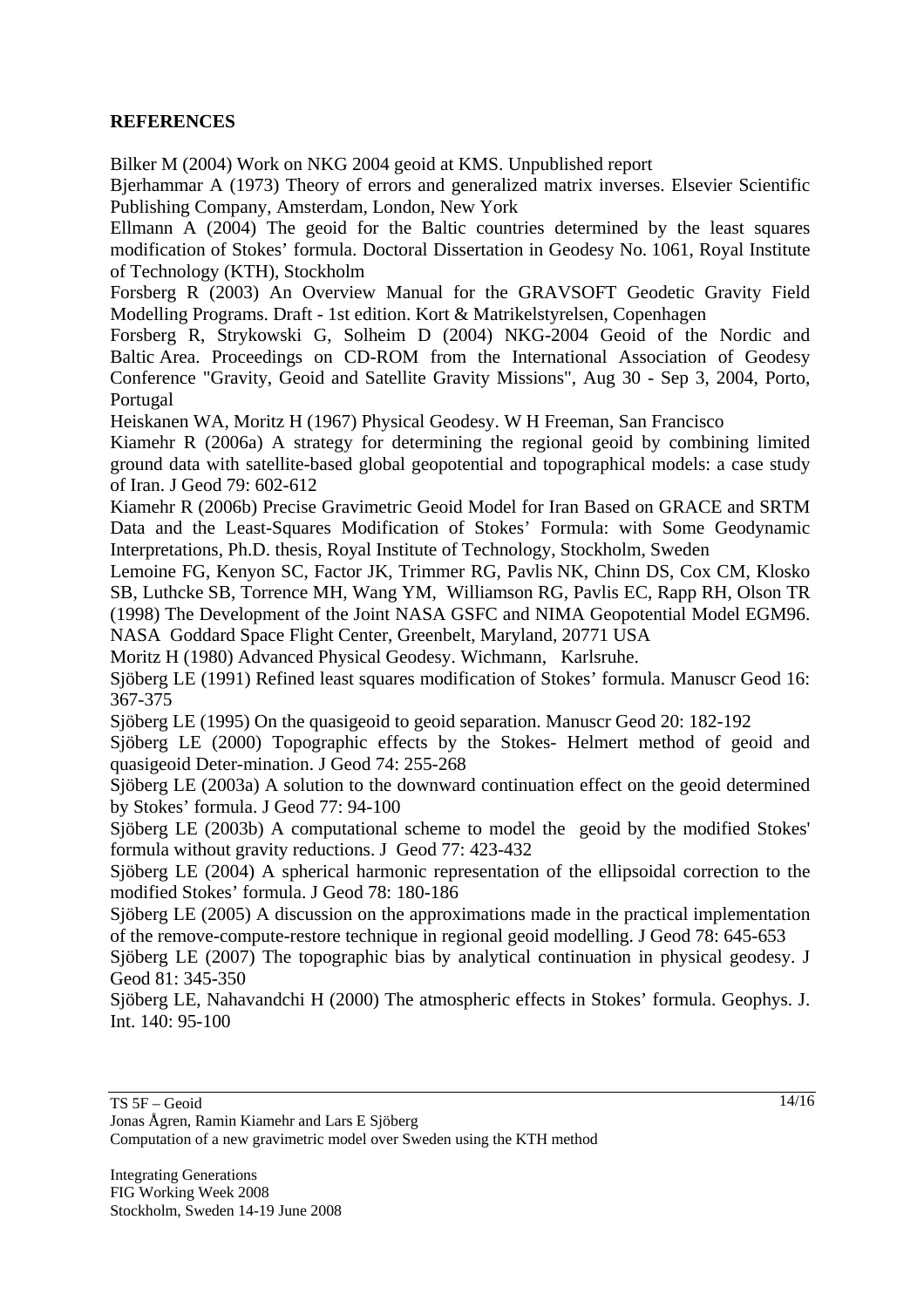Tscherning CC, Rapp RH (1974) Closed covariance expressions for gravity anomalies, geoid undulations, and deflections of the vertical implied by anomaly degree variance models. Rep 355, Dept Geod Sci, Ohio State Univ, Columbus

Tapley B, RiesJ, Bettadpur S, Chambers D, Cheng M, Condi F, Gunter B, Kang Z, Nagel P, Pastor R, Pekker T, Poole S, Wang F (2005) GGM02 – An improved Earth gravity field model from GRACE. J Geod 79: 467-478

Vermeer M (2007) Comment on Sjöberg (2007) "The topographic bias by analytical continuation in physical geodesy" J Geod; (J Geod on-line publication)

Ågren J (2004a) The analytical continuation bias in geoid determination using potential coefficients and terrestrial gravity data. J Geod 78: 314-332

Ågren J (2004b) Regional Geoid Determination Methods for the Era of Satellite Gravimetry – Numerical Investigations Using Synthetic Earth Gravity Models. Doctoral Dissertation in Geodesy, TRITA—INFRA 04-033, Royal Institute of Technology (KTH), Stockholm

Ågren J, Kiamehr R, Sjöberg LE (2006) Progress in the Determination of a Gravimetric Quasigeoid Model over Sweden. NKG, 15th General Meeting, May 29-June 2 2006, Copenhagen, Denmark

Ågren, Kiamehr and Sjöberg (2007) Numerical comparison of two strategies for geoid and quasigeoid determination over Sweden. Poster presentation at the IUGG General Meeting, Perugia, Italy, July 2007.

 Ågren J, Svensson R (2006a): On the construction of the Swedish height correction model SWEN 05LR. NKG, 15th General Meeting, May 29-June 2 2006, Copenhagen, Denmark

Ågren J, Svensson R (2007) Description of the Swedish geoid models SWEN05 RH2000 and SWEN05\_RH70. Paper published on http://www.lantmateriet.se/geodesi

### **BIOGRAPHICAL NOTES**

**Dr. Jonas Ågren**, born in 1967. Graduated in 1994 from the Royal Institute of Technology (KTH) in Stockholm as a land surveyor with emphasis on Geodesy and Photogrammetry. He then worked with GPS and reference systems at Lantmäteriet until 1998. He then continued his studies and obtained his doctoral degree from KTH in 2004. Since then he is working with geoid determination, absolute Gravimetry and geodynamics at Lantmäteriet.

**Dr. Ramin Kiamehr**, born in 1968 in Urmia city of Iran. He completed has BSc and MSc degrees from K.N. Toosi university of Technology in Tehran. Then he continued his studies and obtained his doctoral degree from KTH in 2006. Since December 2006 he is working in the position of assistant professor in department of Geodesy and Geomatics of Zanjan University in Iran. His main interest of research areas are geoid computation, geodynamics and their geophysical interpretations and applications in engineering. Ramin Kiamehr selected as best lecturer and researcher of Zanjan University in 2003. He has publication of a book titled "Engineering Surveying" and a chapter of books titled "Dynamics Planets" and publication/presentation of more than 40 articles in his CV.

**Prof. Lars E. Sjöberg**, born in 1947, graduated as land surveyor in Surveying and Mapping at KTH in 1971, and he got his Ph.D. in Geodesy at the same institute in 1975. After post-doc positions at KTH, the Ohio State University and the NLS at Gävle, he returned to KTH as the